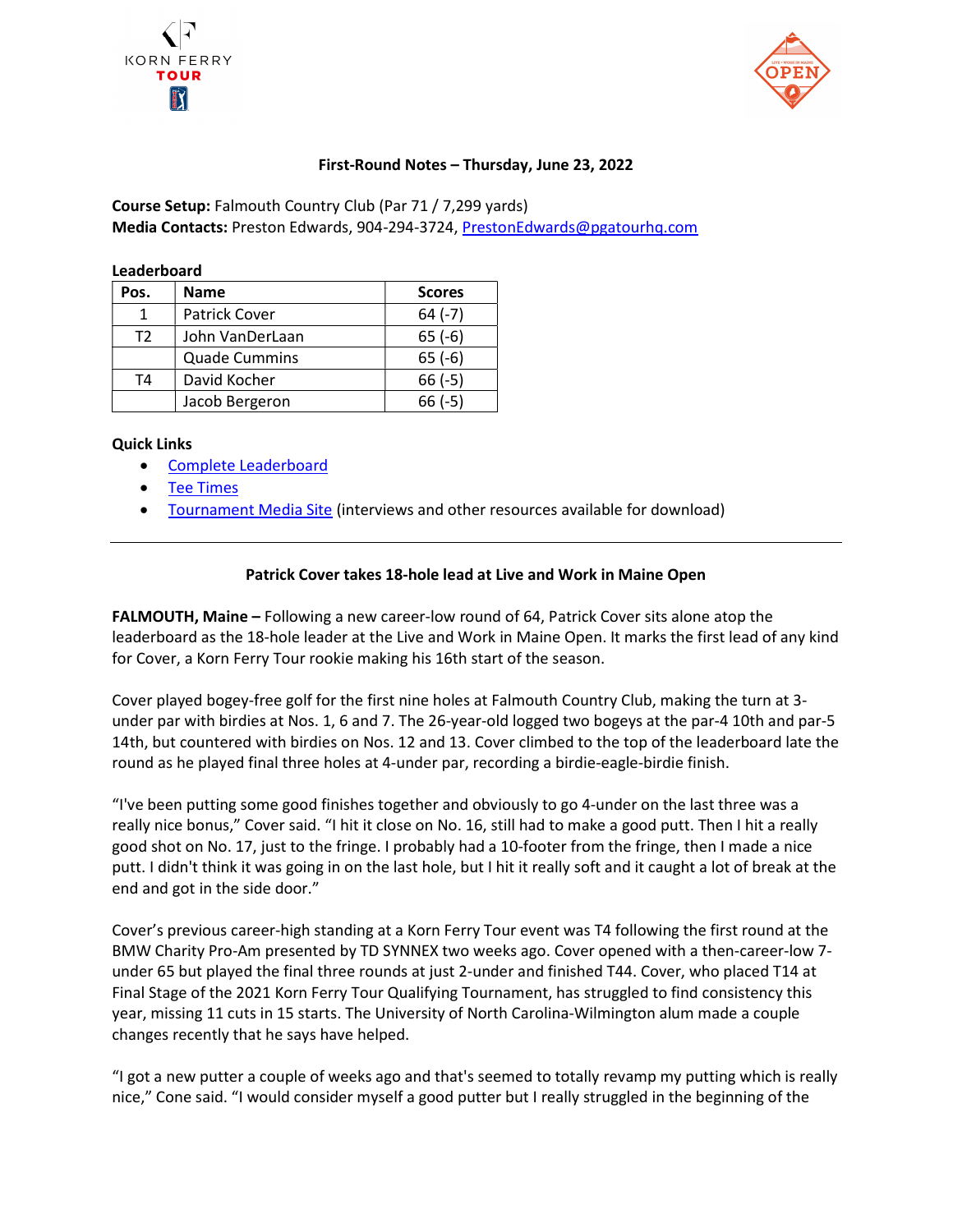year. I've been trying to work on my mentality and attitude a lot too. It's easy to get down out here. I had a lot of rough tournaments in a row and it's easy to get down on yourself, but I just felt confident this week. I did a lot of good things last week despite a missed cut. I made a lot of birdies, so I felt good about my game. I just felt confident today."

Prior to turning professional, Cover played four seasons at UNC-Wilmington from 2014 through 2018, where he was a three-time all-conference selection and won three individual titles. In his first season as a professional in 2019, Cover played PGA TOUR China events. Cover played PGA TOUR Canada last year.

Despite the rocky start this season, Cover has learned from the experiences and drew back to those Thursday, now sitting as the outright leader entering the second round.

"It's easy to get down on yourself when you're not playing well but you're not as far away as you think you are," said Cover. "It's been right there, it's just been a couple rough tournaments. When you don't play well on the front nine or the first 15 holes, the weeks can get pretty short. So it's really nice to start off the tournament strong."

Second-round tee times will from 6:30 a.m. through 1:46 p.m. local time off the first and 10th tees.

## First-Round Notes

- Five players carded bogey-free rounds Thursday, including John VanDerLaan (T2 / -6) and Jacob Bergeron  $(T4 / -5)$ 
	- $\circ$  VanDerLaan sits inside the top three after 18 holes played for the first time of his Korn Ferry Tour career; he carded two birdies (Nos. 7, 10) and two eagles (Nos. 6, 17) in the first round
	- $\circ$  Bergeron is making his ninth career start on the Korn Ferry Tour; it marks the secondconsecutive week that Bergeron sits T4 following the first round after being in the same position last week at the Wichita Open Benefitting KU Wichita Pediatrics
- Quade Cummins (T2 / -6) carded seven total birdies (six birdies, one eagle) in the first round, tied for the second most by any player in the field; it marks the fourth time this season that Cummins is inside the top-10 following 18 holes played
	- o T1 at Simmons Bank Open for the Snedeker Foundation (finished T27)
	- o T6 at AdventHealth Championship (finished T47)
	- o T8 at The Panama Championship (finished T15)
- David Kocher (T4 / -5) played the final seven holes at 5-under par, birdying Nos. 12, 13, 15, 16 and 18; Kocher is making his 61st career Korn Ferry Tour start this week and in search of his first top-10 finish of the year
- Cole Anderson (T6 / -4), a native of Camden, Maine, is playing as a sponsor exemption this week and carded six birdies and two bogeys Thursday
	- $\circ$  Currently a redshirt sophomore at Florida State University, Anderson was a three-time Maine Class A high school champion, 2019 Maine State Golf Association Player of the Year and won the 100th Maine Amateur in 2019
- Caleb Manuel (T30 / -1), another sponsor exemption this week, hails from Topsham, Maine and graduated from Mt. Ararat High School; he recently completed his sophomore season at University of Connecticut and played at last week's U.S. Open in Brookline, Massachusetts; he was the 2020 and 2021 Maine State Golf Association Player of the Year
- The Live and Work in Maine Open is the 18th of 23 regular season events on the 26-event 2022 Korn Ferry Tour schedule; the first set of 25 PGA TOUR cards will be awarded at the regular season finale,